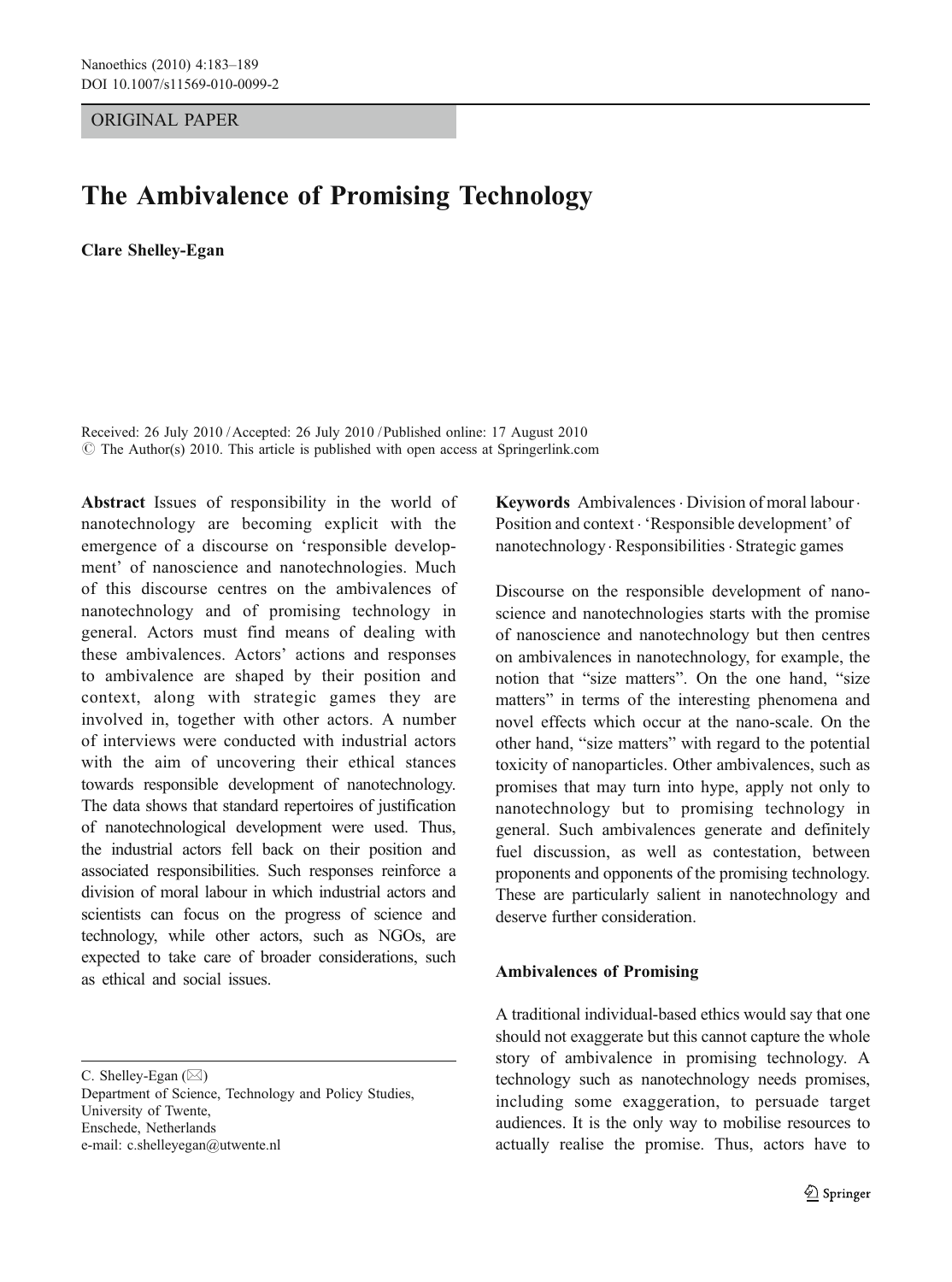participate in the strategic game of promising (sometimes beyond reason).

Current developments in the world of nanotechnology demonstrate the role of position and context and strategic games in promising technology. There is a back-and-forth pattern of ethical argumentation between proponents and opponents of the technology. The arguments put forward by the actors are indicative of their view of what the 'responsible development' of nanotechnology should involve. Some stable distribution of responsibilities (and thus, a division of moral labour) may evolve. This distribution of responsibilities may well be justified and productive but it is primarily the outcome of a struggle, a larger and more distributed version of the struggle that Latour illustrated with the program and anti-program of the hotel manager and the hotel guests in relation to the hotel key [\[2](#page-6-0)].

Such positioning and the patterns that are involved have been analysed before; I will offer a brief overview in the next section. What is new for nanotechnology is that such discussions and positioning have become pervasive and that actors have to be articulate about them.

Industrial actors are interesting in this respect, because they are closer to actual applications and their repercussions than scientists. We initiated a discussion around responsible development of nanotechnology in interviews with industrial actors. This was part of the 'Ethics in the Real World' workpackage in the EU-funded DEEPEN (Deepening Ethical Engagement and Participation in Emerging Nanotechnologies) project.<sup>1</sup> The industrial actors struggled with ambivalences in nanotechnology; their responses to these ambivalences were linked with their position as industrial actors and the particular contexts within which they act. Interestingly, and indicative for the new situation around nanotechnology, their interactions with NGOs influenced how they dealt with ambivalence in nanotechnology.

The repertoires that the industrial actors drew on reflect an 'enactor' perspective; the promise of nanotechnology must be pushed and ethics is seen as a brake on progress. However, they can be more nuanced, as our interview data show. By way of a preface, I offer two vignettes demonstrating strategic use of promises. One vignette describes the strategic considerations towards hype followed by biotechnologists in the Netherlands in the 1980s, while the other recapitulates the use of promises about embryo research by opponents of the research.

Proponents of a technology are faced with strategic considerations with regard to whether they want to contribute to hype around a technology or be more reasonable in referring to the promise of a technology; these strategies can be combined with different resource mobilisation strategies. Rip and Nederhof [[5\]](#page-6-0) observed that these two strategies were pursued by scientific researchers in the Netherlands in the 1980s, in the move towards biotechnology-relevant research. Biochemists and molecular biologists made strong claims especially because they were more removed from actual practices of biotechnology than microbiologists and chemical engineers, who were more modest. As biotechnology was not an essential component of their ongoing research, biochemists and molecular biologists were 're-labelling' ([[5\]](#page-6-0), 258) their ongoing research, so that they too could join the biotechnology band-wagon and avail of policy funding opportunities.

The promises of proponents of a technology can be strategically used by opponents to undermine their credibility. Mulkay [\[3](#page-6-0)] examines some of the rhetorical resources used by opponents and proponents of embryo research during a parliamentary debate in the UK House of Commons in 1990. Both rhetorics 'look into the future and focus on the expected outcomes of scientific research' ([\[3](#page-6-0)], 728). Proponents of the research used the rhetoric of hope to make strong claims about the promise of the research, even though the details of the development were as yet unknown. For opponents, the tangible achievements of embryo research to date were judged to be negligible and the rhetoric of fear was used to challenge opponents' claims, transforming them into a 'collection of misleading exaggerations' ([\[3\]](#page-6-0), 730).

These vignettes demonstrate actors' response to the ambivalence of hype and, in turn, their response to the opportunities of a promising technology (in the first case) and the concerns evoked by a promising technology (in the second case). To continue this discussion, the 'ethics of promising technology' [\[10](#page-6-0)] suggests that one should not exaggerate without reason but also that there may well be reasons: 'one has to mobilize resources to be able to realize <sup>1</sup> See [www.geography.dur.ac.uk/projects/deepen.](http://www.geography.dur.ac.uk/projects/deepen) (materialize) the promises, and has to do so in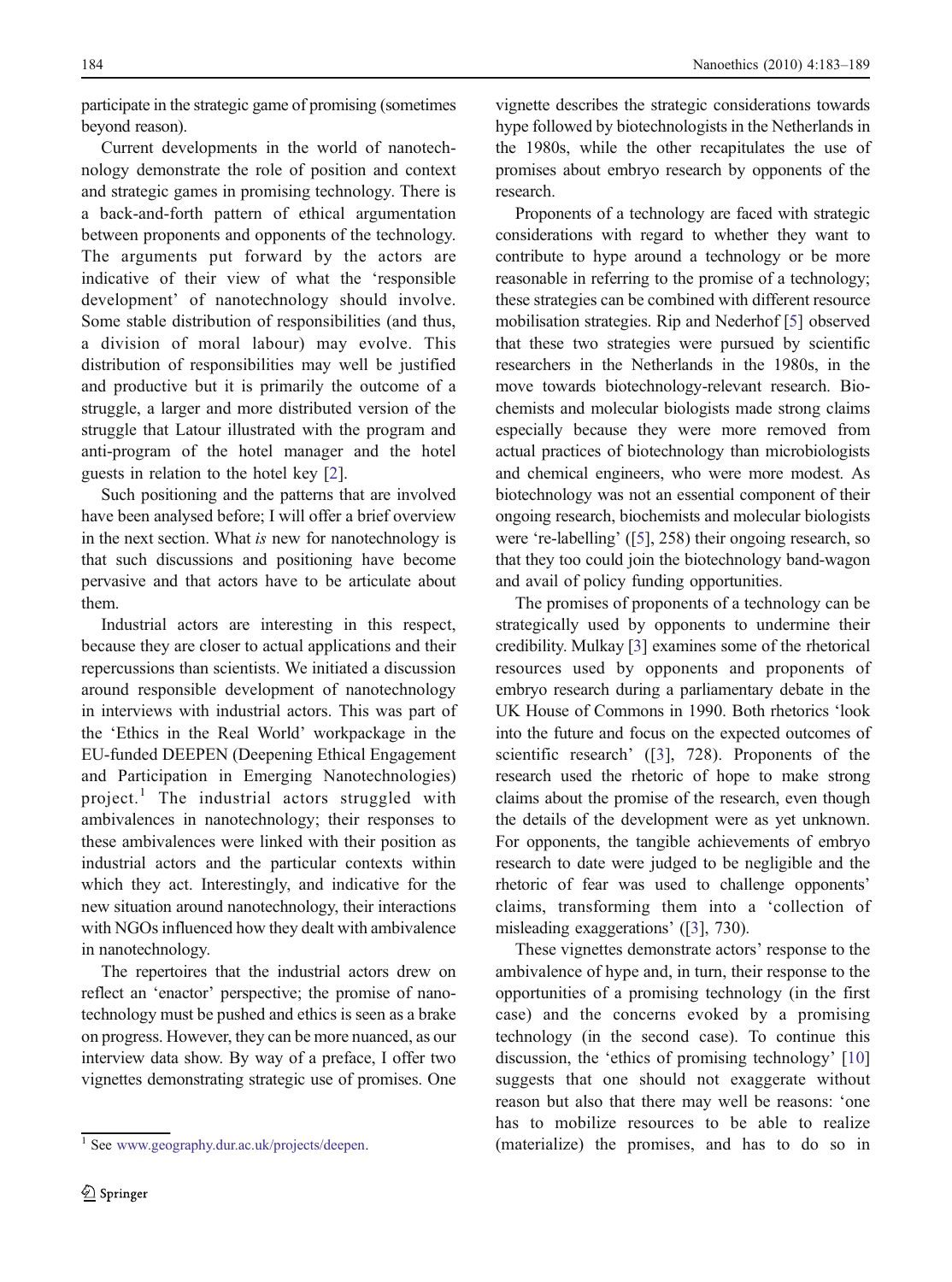competition with many other claims on such resources' ([\[10\]](#page-6-0), 18). Moreover, 'one has to claim more than is reasonable, in order to be able to realize what is actually a reasonable claim' ([\[10\]](#page-6-0), 18). This ambivalence is widely recognised in promising technology. It leads to two different actor strategies: one can choose to sustain the hype or be more modest in presenting the promise of a technology. While there is an immediate opportunistic argument to pursue the hype strategy, there are two arguments against it. As a result of inflated promises, research investment may be directed into unfeasible areas of research, to the detriment of other research communities that could have benefited more from investment, resulting in wasted resources and missed opportunities. The deontological argument highlights the ethics of exaggeration [\[10](#page-6-0)].

There is actually a general pattern in the promises and the responses to them. Sparrow [\[9](#page-6-0)] and Swierstra and Rip [[10\]](#page-6-0) argue that proponents of nanotechnology often try to have it both ways in arguments about the nature and impact of nanotechnologies, describing nanotechnologies as both revolutionary and evolutionary, depending on the discourse surrounding nanotechnologies at the time: 'In arguments about their nature and impact we are simultaneously informed that these are revolutionary technologies with the potential to profoundly change the world and that they merely represent the extension of existing technologies' ([\[9](#page-6-0)], 57). This ambivalence is visible in patterns of ethical argumentation about new and emerging science and technology described by Swierstra and Rip [[10](#page-6-0)]. The pattern starts with promises voiced by proponents, claiming major changes, all for the good of mankind, that is, the technology is 'revolutionary'. In response, opponents of the technology who are calling for a cautious approach highlight the novelty of the new technology in order to bring attention to the dearth of knowledge about effects of the new technology. The proponents then face a problem; they had initiated the discussion by stressing the novelty of the technology in order to attract allies and mobilise resources. They are now forced to downplay the novelty of the emerging technology and present it as nothing unusual; what was once termed 'revolutionary' is now toned down to 'business as usual' or 'evolutionary'.

This downplaying of novelty by proponents of the new technology is just one move in the strategic game played between proponents and opponents.

When the capacity to continue with the development of 'revolutionary' nanotechnology is threatened by opponents' concerns, the proponents are forced to present nanotechnology as 'evolutionary' in order to assuage the concerns and fears of opponents. Given the way in which 'revolutionary' or 'evolutionary' nanotechnology is deployed according to the need to hype up or play down nanotechnology in response to opposing voices, it is clear that this ambivalence depends on the particular context in which nanotechnology is discussed.

This form of context-dependence can also manifest itself in the specific qualification of 'revolutionary' or 'evolutionary'. In an interaction between a prominent representative of industry and a leading NGO representative at a seminar on policy-making in nanotechnology, I observed how the notion of 'revolutionary' nanotechnology was given another qualification. The industry representative began her presentation by saying that nanotechnology should be seen as a *revolution in* quality of life rather than as an industrial revolution. This interpretation of 'revolutionary' differs from the interpretation of 'revolutionary' nanotechnology as 'the next Industrial Revolution' which will profoundly change the world for the better. In correspondence following the meeting, the industry representative told me that the message she wanted to convey was of the great impact of nanotechnology rather than that of an industrial revolution because of the specific view of 'industrial revolution', which is not altogether positive; thus it seemed that the industry representative was cognisant of the need to tailor the notion of 'revolutionary' nanotechnology to suit the particular context. In this context, the opposing discussant was an important factor and the industry representative demonstrated awareness of what kinds of argument might appeal to or even 'win over' the NGO representative. Interestingly, the industry representative had mobilised an argument from 'good life' ethics to argue for the continued development of nanotechnology. This argument is most often used by commentators and critical groups who will sometimes describe a 'good life' and use this as a reference in discussions about a promising technology; on the other hand, proponents of a promising technology often push the promises and fantastic possibilities of a new technology without reflecting on what kind of 'good life' their technology might deliver [[10\]](#page-6-0).

The NGO representative then gave a presentation entitled 'There should be a nanotech moratorium'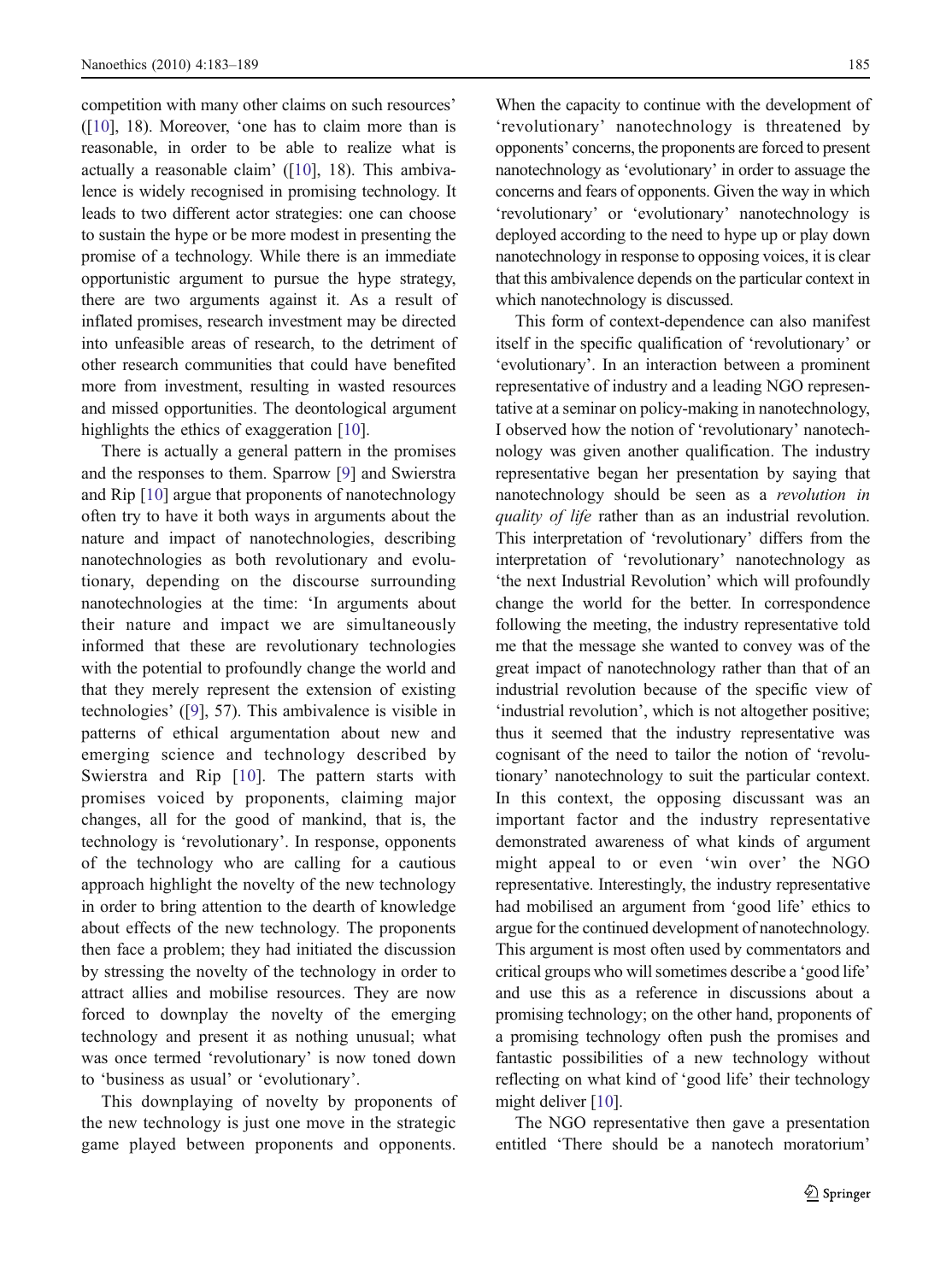during which he asserted that 'nanotechnology is (emphasis added) a major industrial revolution'.

In this interaction, it appears that the NGO representative is also aware of the use of qualifying 'revolutionary' by conceptualising it in terms of 'industrial revolution'.<sup>2</sup> His labelling of 'revolutionary' nanotechnology as a 'major industrial revolution' enabled him to use the negative connotation of 'industrial revolution' in a counter strategy to argue for a moratorium on nanotechnology R&D. The 'game' of back - and - forth argumentation is visible again.

## Positions of Industrialists

These are general considerations. How do industrial actors manage these ambivalences and tensions when faced with strong claims about the promises of nanotechnology emanating from policy makers and being taken up in society, as well as the emerging discourse about responsible development of nanoscience and nanotechnologies and possible restrictions on unfettered development of nanotechnologies?

We mapped the ethical commitments and patterns of moral argumentation of industrial actors whose company had some involvement in nanotechnology. We interviewed respondents from companies involved in the three main domains in nanotechnology—micro/nanoelectronics, materials and surfaces and bionanotechnology. The respondents came from multinational companies including a chemical company, two semiconductor companies, a beverage and foodstuffs company and a big conglomerate including a food company.

In some sectors, nanotechnology is an enabling technology which delivers new materials and components to help create better devices and systems which provide desired functionalities. In other sectors, nanotechnology just improves performance and sometimes allows new functionalities (e.g. surfaces that repel dirt) but the constitutional effects derive from the system and how it is embedded and used. Still, nanotechnology can lead to major differences because certain thresholds may be passed. For example, when RFID (Radio Frequency Identification Devices) becomes cheaper and smaller, thanks to nanotechnology, and thus more widely usable and easier to implant, all products can be traced individually and an "Internet of Things" becomes possible, leading to a view of the implantable and thus "readable" human. All this is yet to come but it is being discussed already and may lead to measures and arrangements [\[7](#page-6-0)].

For new materials, it is indicative that chemical firms have developed nanotechnology codes of conduct. They have a good record (cf. Responsible Care program) and think they can meet the credibility pressures. For other domains under the umbrella of nanotechnology, the situation is more complex. Micro-electronics firms have other priorities than responsible development of nanotechnology. In bionanotechnology, companies' first concern is to survive.

The industrial actors we interviewed did not switch from 'revolutionary' to 'evolutionary' but the other way around, from 'evolutionary' to 'revolutionary'. We began the interviews by asking the respondents about their company's involvement in nanotechnology and their stance towards responsible innovation in nanotechnology.3 They described nanotechnology as an 'evolution' in their development and responsible innovation in nanotechnology as a normal part of their Corporate Social Responsibility, thus 'business as usual'.

This description of development in nanotechnology as 'business as usual' was evident in the bemused response of a respondent from a chemical company when asked how his company came to be involved in nanotechnology. He replied 'We are a chemical company, so why the question?' He went on to describe nanotechnology as a 'natural step in development' when nanotechnologies are defined as 'the next step to control materials at an ever smaller scale.' In another version of 'business as usual', the respondent from the beverage and foodstuffs company explained that there is already nanotechnology—which is not new—in the food chain.

Nanotechnology was viewed as evolutionary by respondents from both semiconductor companies. One respondent explained that nanotechnology simply represents a solution to a technical problem.

<sup>2</sup> The use of 'industrial revolution' by both proponent and opponent of nanotechnology is an example of 'argumentative association' [\[4](#page-6-0)] as cited after Burchell [[1](#page-6-0)]; arguments can be made more or less convincing by associating them, positively or negatively, with other notions, historical practices and so on.

<sup>&</sup>lt;sup>3</sup> We asked the respondents whether their company's stance was part of their overall Corporate Social Responsibility or additional to corporate responsibility; we wanted to find out if the industrial actors considered nanotechnology to be 'ethically special'.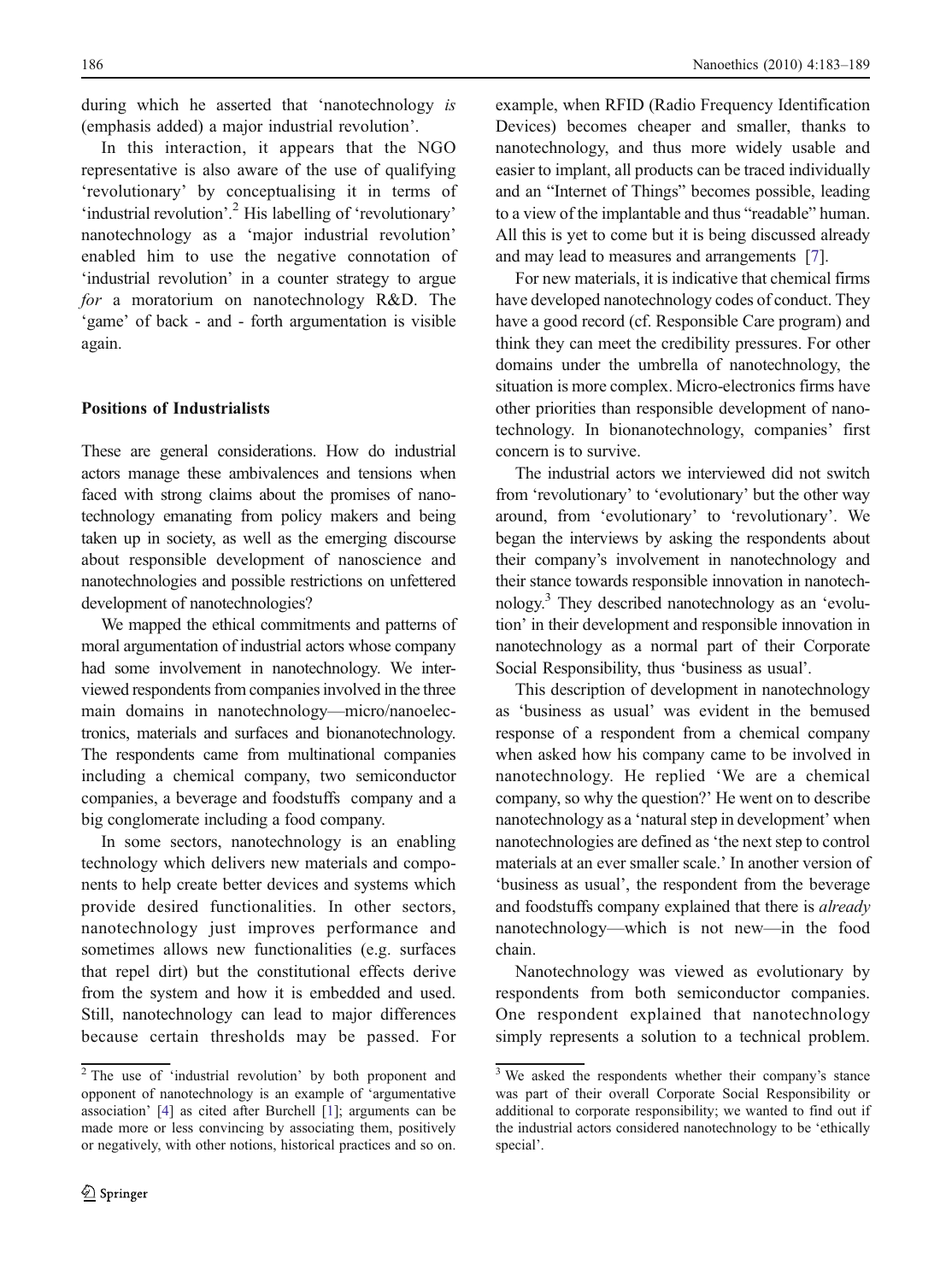In the semiconductor sector, micro-electronics includes more and more nanotechnology in its miniaturisation drive. Thus, for this sector, nanotechnology is not revolutionary; it is the continuation of microtechnology.

The industrialists' use of the 'nothing unusual' argument is general but is articulated differently. The response of the respondents from the chemical company and the beverage and foodstuffs company highlights that there is nothing yet at stake for the companies in terms of having to deal with specific nanotechnologyrelated issues such as ethical, environmental and health and safety issues. Their response emphasised downplaying the promise of nanotechnology; these sectors of industry are aware that nanotechnology evokes certain fears and concerns so they are careful to stress that nanotechnology is nothing new and thus not cause for concern. The semiconductor sector, on the other hand, does not see these concerns as relevant for them, if they are aware of them at all.

When we asked the respondents for their view on calls for a ban on nanotechnology development<sup>4</sup> nanotechnology became 'revolutionary'—with the exception of the respondents from the semiconductor companies—and could contribute to efforts towards climate protection or to the fight against cancer. This was then linked to an ethical argument against a moratorium on nanotechnology development.<sup>5</sup>

I offer a few quotes to support this diagnosis:

'Nanotechnology would be good for the environment, for energy use, etc. and if you look at nanomedicine—what they talk about nobody can be against it... if you design a medicine in such a way that it finds the right place to be released in the body without any additional side-effect' (respondent from the chemical company).

The benefits of nanotechnology in the push towards climate protection were noted by the respondent from a big conglomerate including a food company who felt that a moratorium on nanotechnology R&D would slow down the development of solar cells '...when everybody outside is saying, the single biggest threat to our human species is climate change...'. He added '[The] same applies for preservation of foods in hunger stricken areas'. This respondent continued by making claims of 'ethically responsible' action and said that he considered a moratorium on commercial development of nanotechnology to be itself possibly 'ethically questionable.'

In the last quotes, the 'nothing unusual' argument is inverted; the proponents of the new technology stress the *novelty* of nanotechnology when defending continuation of its development. This differs from the pattern of moral argumentation described by Swierstra and Rip. In this case proponents of nanotechnology adopt the strategies of opponents—to highlight the novelty of nanotechnology—but for a different cause than that pushed by opponents. Here the novelty argument or revolutionary argument is used in order to defend development of nanotechnology. Thus the respondents use the revolutionary argument when there is something at stake for them as proponents of nanotechnology; in this case it is their right to continue to work on nanotechnology development. There was a clear shift in focus from the technical or the performance aspect—when referring to the evolutionary nature of nanotechnology—to the social problem/solution dichotomy—when pronouncing on the revolutionary potential of nanotechnology. When respondents referred to social issues such as medical treatments and climate change, which are both high on the agenda in discussions in the social sphere, nanotechnology became revolutionary. Positioning nanotechnology as a potential solution to social problems facilitated the call for ongoing development of nanotechnology.

The industrial actors have a prudent approach to the promise of nanotechnology. They realise that it is in their interest to present nanotechnology as 'business as usual' or 'evolutionary' in order to render nanotechnology familiar and therefore harmless. On the other hand, they offer the promise of 'revolutionary' nanotechnology as an argument to let them continue. Such an argument assumes that their audience will want progress (through nanotechnology) and so will be receptive to their claim. NGOs and civil society organisations may, or may not, go along with this. An example is the Friends of the Earth report on agricultural and food

<sup>4</sup> In 2003, the ETC Group, a non-governmental environmental organisation, called for a moratorium on the commercial production of new nanomaterials.

<sup>5</sup> Rip [\[6\]](#page-6-0) argues that proponents of a technology often invoke ethical arguments about their mandate to work towards progress and failure to harness the potential of a new technology is seen as unethical.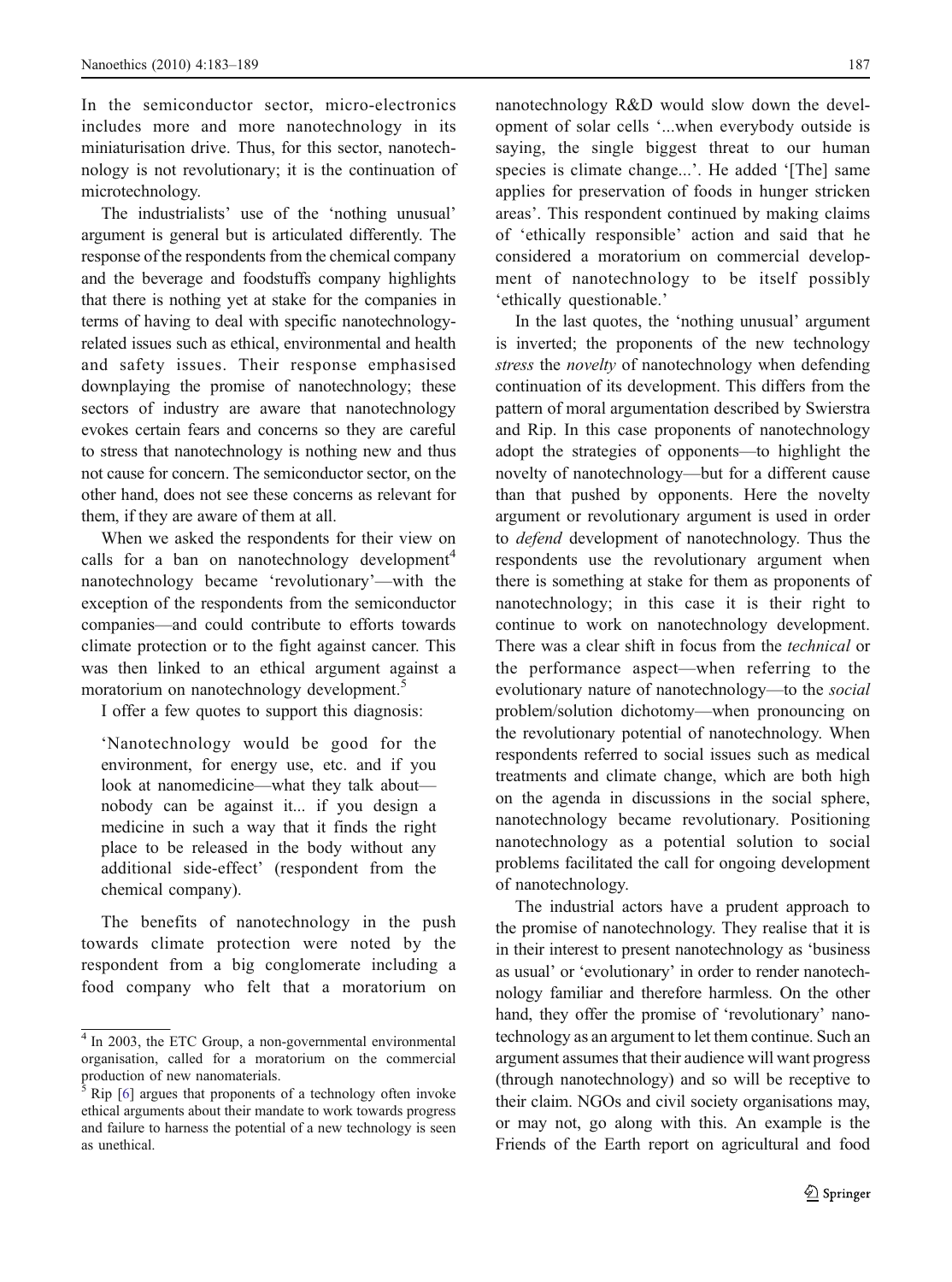applications;<sup>6</sup> while FoE wants improvement of agriculture, the nano route will prejudice precision agriculture as an alternative to the biological/ecological route favoured by FoE.

## A Division of Moral Labour

The ethical arguments of the industrial actors referred to their notion of progress through the development of nanotechnology. Indeed their response to the ambivalence of the nature and impact of nanotechnology was predicated on their need to be allowed to continue with the development of nanotechnology. However, they did not make this kind of argument upfront. This argument emerged when they made claims of 'ethically responsible' action, for instance, the development of organic solar cells to be deployed in the fight against climate change. Thus responsibility was explicitly framed in terms of the development of nanotechnology to meet societal challenges. This then allowed them to turn the stance of NGOs that industry is ethically questionable in its pursuit of nanotechnology back onto the NGOs; if NGOs stop development in nanotechnology, then they are the ones who are unethical.

The ethical arguments which the industrial actors used to justify development in nanotechnology reflect standard repertoires in which scenarios of promise are pushed and ethics is viewed as a brake on progress. These standard repertoires build on the present division of moral labour. Division of moral labour refers to a division of obligations and commitments, as well as to notions regarding who is eligible to be praised or blamed [[8\]](#page-6-0). The present division of moral labour creates a space in which scientists and other technology developers, such as industrial actors, can focus on the progress of science and technology, while other actors (government agencies, NGOs) are expected to look after other considerations, including ethical and social ones.

Indeed the industrial actors' view of the role of NGOs in the responsible development of nanotechnology referred to a division of moral labour. The industrial actors felt that NGOs had the right to ask critical questions and indeed, that somebody should ask questions on behalf of the public. This was reflected in one respondent's view that NGOs are

'entitled to their position' even when they call for a moratorium on nanotechnology development.

Another respondent felt that NGOs' concern about nanotechnology is

'...a very good thing, in the sense that there are groups of people who watch the developments and look critically at them, ask questions to make sure that everybody is keen on the balance between opportunities and the potential risks. Well, that's the impression I have. Also, I believe that even the groups that are sort of aware and ask critical questions, my personal impression is that they are also looking for the balance about what is really the issue and only the ones who are very political will make a firm statement like there should be a ban before we know enough'.

Here the respondent introduces a distinction between 'good' NGOs and 'bad' NGOs. This is an enlightened view; there are also industrial actors who are furious over the activities of NGOs. In our interviews, we heard respondents accuse NGOs of being agitators, failing to act in good faith, using misleading information to further their cause and painting different nanotechnologies with the same brush.

## In Conclusion

A division of moral labour is effective when it is accepted and implemented, that is, when it is 'solid'. However, in changing circumstances (which might include changing values, e.g. about precaution or about participation), where responsibilities may have to be redefined, the solidity of the division of labour will become a hindrance rather than a help. It has to be opened up or "melted" down to allow space for new configurations [\[8\]](#page-6-0). While the industrial actors' views about NGOs reinforced this division of labour, new configurations in the world of nanotechnology, such as the collaboration between the chemical manufacturing company DuPont and the nonprofit group Environmental Defense, suggest that there is already a move towards redefining responsibilities in the world of nanotechnology.

In 2005, DuPont and Environmental Defense (who could be viewed as adversarial stakeholders) formed a partnership to work together to produce a nano risk <sup>6</sup> See: [http://action.foe.org/content.jsp?content\\_KEY=3965](http://www.action.foe.org/content.jsp?content_KEY=3965)